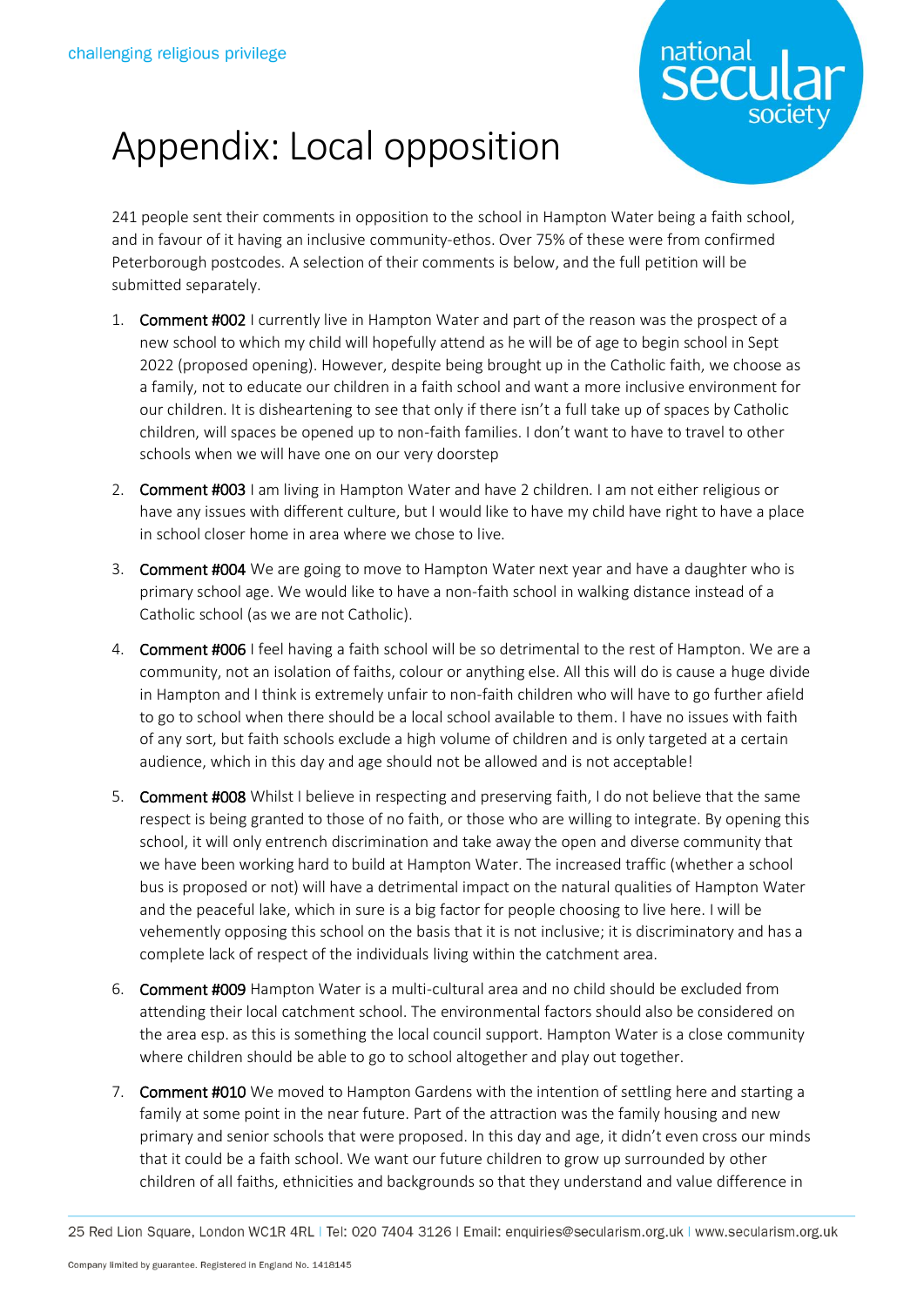others. A faith school which prioritises Catholic children over local residents does not support this. We want to walk our future children to school and back each day, without fear that they might not be accepted to their local school because a Catholic child takes precedence. We don't want increased traffic through our lovely new estate because of people travelling to the school from the wider Peterborough area. We don't want to be forced to travel to a school further away than necessary. We aren't Catholic. Our children won't be raised as Catholic and we would prefer they be exposed to the teaching of all religions, as well as atheist beliefs, in equal measure so they can make their own decisions on what they believe in the future. Faith schools are in my opinion fundamentally wrong, outdated and don't belong in a new, multi-cultural and diverse residential development. We are completely opposed to this.

- 8. Comment #015 Hampton waters is made up of people from diverse cultures and we want a school that caters to the children who live in this development. Having a faith school where our kids will not get a place makes no sense. Schools should be built to teach children of all faiths to create a next generation that is inclusive and tolerant, not to exclude because of not belonging to a particular faith. In addition, the amount of outside traffic this would bring in every day to Hampton Water is unimaginable and will fast become a security concern for people living in the development. Is this what the Peterborough council, advertised as the Environmental capital of England want? Forcing kids who live within walking distance to the proposed school to go to a different school by car and allowing a few hundred cars traffic every single day to the school doesn't seem very environment friendly. A faith school is not the need of the people with families who have chosen to make their home in Hampton. The need of the hour is a community school that will address the problem of lack of school places for kids who live locally, a school where parents and kids can walk to, a school where the local community can come together.
- 9. Comment #018 Hampton needs a primary school that will accept all children and will not exclude children because they are not of the right religious faith. There is not the demand in Hampton for a faith school but there is the demand for a school that serves the whole of the LOCAL community rather than that of the faith school. That could draw from the whole. Of the city and outlying villages.
- 10. Comment #019 Education should be inclusive not exclusive to a certain religion group. School places are limited in Peterborough and this decision to allow a Catholic faith school is outrageous considering the issue with parents trying to place their children in a school in their local area.
- 11. Comment #036 A school should be inclusive, meeting the diverse needs of the community. Local children wouldn't be able to attend a local school and would be out of catchment area for other schools meaning they may have to attend a school miles away. Increased traffic if kids are coming from elsewhere, on an already busy road.
- 12. Comment #041 I'm moving to the area soon. I don't believe children should be indoctrinated at a young age. Religious Education is fine, but it should be educational, not dogmatically fed into every element of schooling. Faith schools also put an emphasis on one faith over others, which doesn't allow children to fairly decide what religion they wish to follow (if any). I'm also concerned that children will miss out, because they don't practice the same faith as a local school and will be forced to travel outside of their catchment area.
- 13. Comment #046 Why exclude the children from the very community that the school is going to be based in? The needs for this area that is vastly growing is greater than the wider population of

25 Red Lion Square, London WC1R 4RL | Tel: 020 7404 3126 | Email: enquiries@secularism.org.uk | www.secularism.org.uk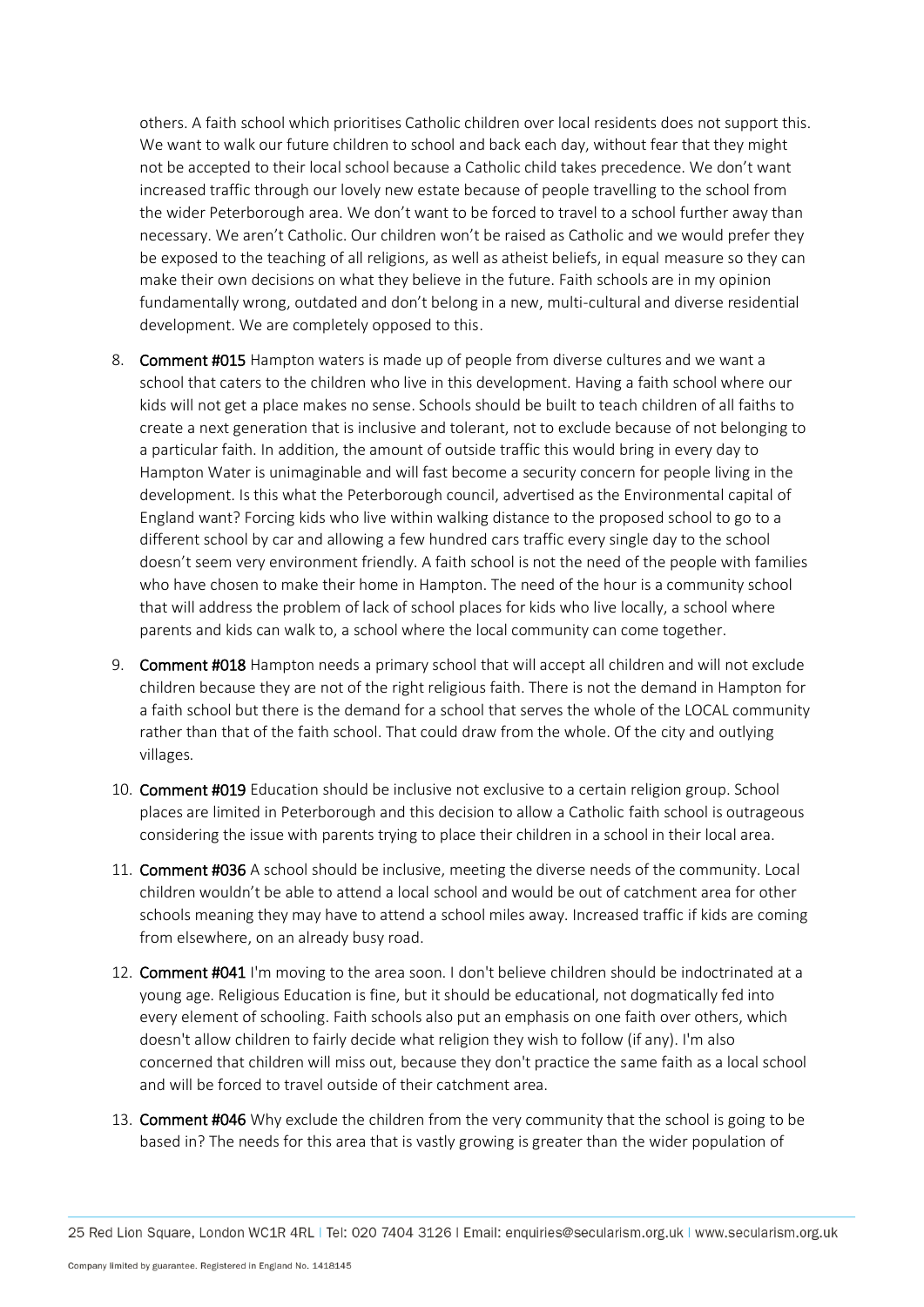Peterborough. Listen to us residents who pay our council taxes and deserve to have our children attend a school locally.

- 14. Comment #047 Some of the key principles I believe in are freedom of choice and equality. In these circumstances, I think that it's only fair giving an equal chance to all Hampton Water students to study in their own area. Having in mind the, this school will be built in a residential area, I strongly believe that everyone living in Hampton Water and around must have equal rights in having as a choice this school. Having a school in the area will increase traffic significantly and this is something that we, the Hampton Water residents will have to deal with, therefore I think our opinion must be taken seriously in consideration. I am happy having a school in the area or any kind of institution/business as long as this is available to all Hampton Water residents.
- 15. Comment #048 I do not condone a faith school being built but it should not be a single faith in a diverse community. The area will not only be congested with traffic but also this will rob the residence of Hampton Water to send their children to a school in catchment area.
- 16. Comment #053 Hampton community has always been an area that prides itself in its mixed population and the area and its schools provide a free environment for children and Adults alike to thrive using their own minds and views. A specific faith school would totally go against what the area stands for. Please do not change this happy philosophy
- 17. Comment #055 I feel that a faith school in the heart of a community like Hampton water will force children who live on its doorstep away to further schools. This will mean car journeys to schools further afield. It will also mean vast volumes of vehicles travelling into Hampton water to drop children off from other places. This will create a traffic nightmare for residents. This is also an unnecessary hazard, making children travel across dangerous roads to attend a school further away.
- 18. Comment #069 A primary school is needed to cover the demand of our growing community Hampton. We need a school that caters for all children and not just those of faith.
- 19. Comment #074 There aren't enough places for the children living in Hampton. Why should parents living in the area have to drive their kids to another school? So much for Peterborough being the environmental city.
- 20. Comment #078 I am in the process of purchasing a house on Hampton Water (due to exchange any day now). I have two primary school age daughters who I will need to find school places for. I purposely selected their existing community primary, having attended a religious linked primary myself and not wanting my children to have to attend daily worship, regular out of school church services etc., when I feel this time could be better spent learning about many other things. If this school goes ahead, I amongst many other residents of Hampton Water would not choose to send my children there. There is currently only one access into/out of the estate, with a traffic lightcontrolled junction from the busy A15. Traffic issues could potentially be massive, with large numbers of children being brought onto the estate, whilst residents have to take their children elsewhere. I have concerns over the value of a property I've not even yet moved into, following the impact of this decision. Peterborough is renowned for its rich multicultural diversity and the general consensus amongst those I have spoken with is that this school is unwanted and ill thought through.
- 21. Comment #083 Having to take my children outside of Hampton because there's no room in the schools currently there having a school based on religion is useless for the Hampton community

25 Red Lion Square, London WC1R 4RL | Tel: 020 7404 3126 | Email: enquiries@secularism.org.uk | www.secularism.org.uk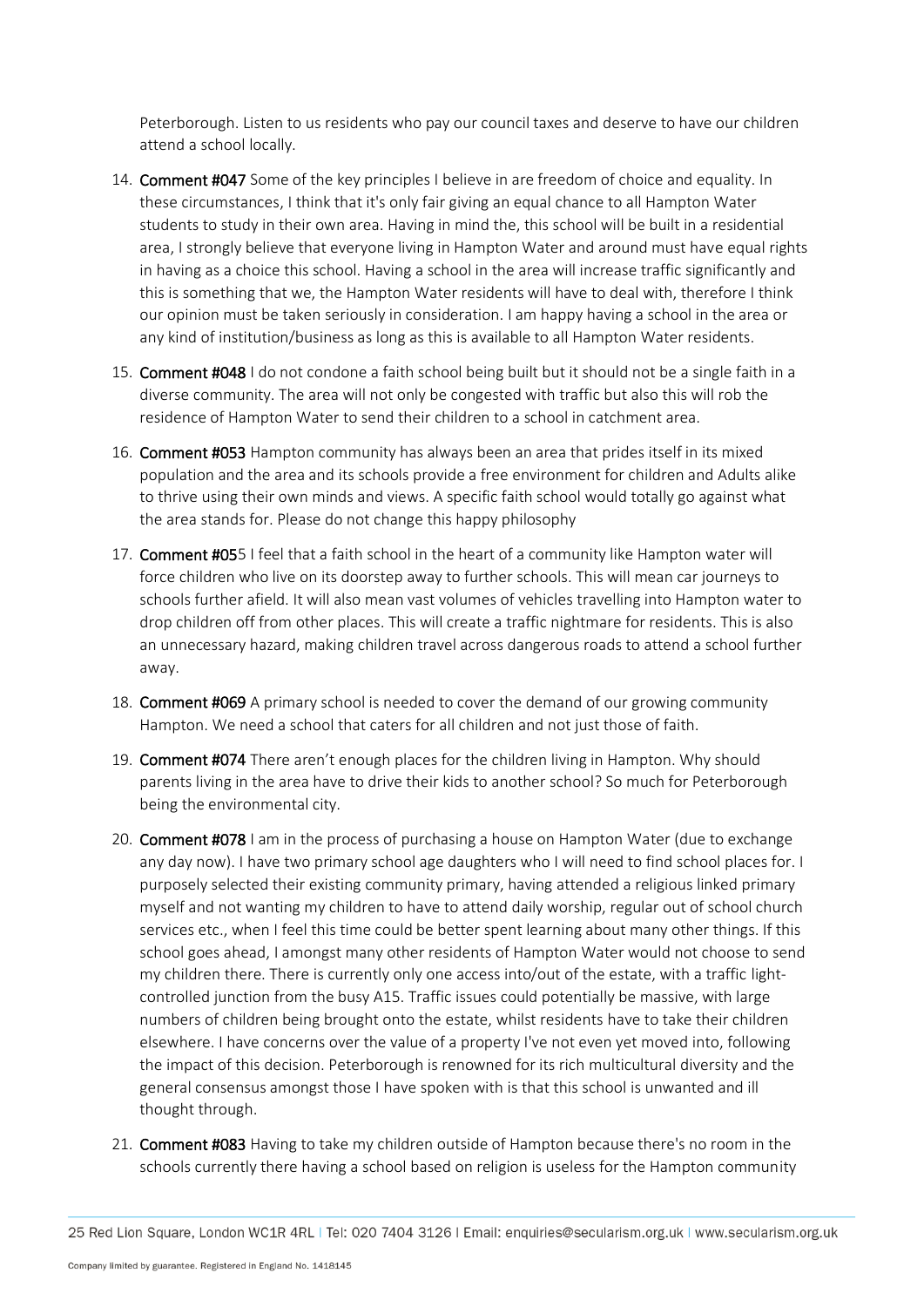when we are so lacking in places for all on Hampton. Yes, build more schools but make it for everyone.

- 22. Comment #110 I live in the area and I am a teacher. I want to have children and therefor my pupils will attend this school. I do not believe it is right and fair to be a faith school. There is no need for a faith school in the area.
- 23. Comment #112 I and my fiancée are moving into our new home in Hampton Water next week. As a future family that is planning to have children and raise them in the atmosphere of tolerance and solidarity, we oppose the idea of having at our doorstep an educational institution that admits students based on sex, religion or race. We find the idea of having a school that admits only students of a certain religion to be mildly said offensive to the residents of the community that have different religions. Moreover, we have no evidence that majority of the people living in Hampton Water will be Catholics. If this is not the case, having a Catholic school in Hampton Water will compel the majority of the children in the neighbourhood to travel miles in order for them to exercise their right of getting proper education. This inequality is not only offensive, but discriminative. In conclusion we want to express our opinion that a school in the area is highly necessary, but it should be open to students from all religions.
- 24. Comment #116 The area needs an inclusive school not one based on religion in which case most of the children that live in the area will potentially have to travel out of the area to go to school and most of the children that meet the faith school's criteria will be travelling into the area. This defeats the object of having a school in the area to meet the growing needs of the new development and will also cause more traffic, congestion, parking issues and pollution. Catchment is the main criteria for most schools and children should be given the opportunity to go to their nearest school. The children within the community therefore being able to bond by going to the same local school and more children able to walk to school reducing the amount of people using cars to get to and from school. In a new development bringing families into an area an inclusive school is a necessity.
- 25. Comment #118 Hampton is struggling with spaces for school ages children. Having a religious school won't help with the oversubscribed schools in the area. A school suitable for all children is needed more.
- 26. Comment #120 My concern is that for 7 years I had to drive my daughter to a school out of Hampton as there were no places. To have a school that its first priority is based on religion rather than geography is wrong. Are there really lots of local Catholics? If so, great they can walk their children to school. I think more likely lots of cars and increase in pollution. A school people who leave near and can walk to is needed. Being at a school miles from friends increased social isolation for my child. Hampton places in schools for Hampton residents. Let's not segregate and have selection and supremacy.
- 27. Comment #121 The pressure this will put on primary places in the local community will be very worrying. The number of new homes being built in Hampton will produce new families that will ultimately need primary places. Giving a high number of places to outside catchment is crazy.
- 28. Comment #137 I find it extremely unfair that my 3-year-old will not be able to go to a school at the bottom of his street when he's older just because we aren't religious. It seems a nonsense that we would have to travel out of the area to school him when a school is so close to our house.

25 Red Lion Square, London WC1R 4RL | Tel: 020 7404 3126 | Email: enquiries@secularism.org.uk | www.secularism.org.uk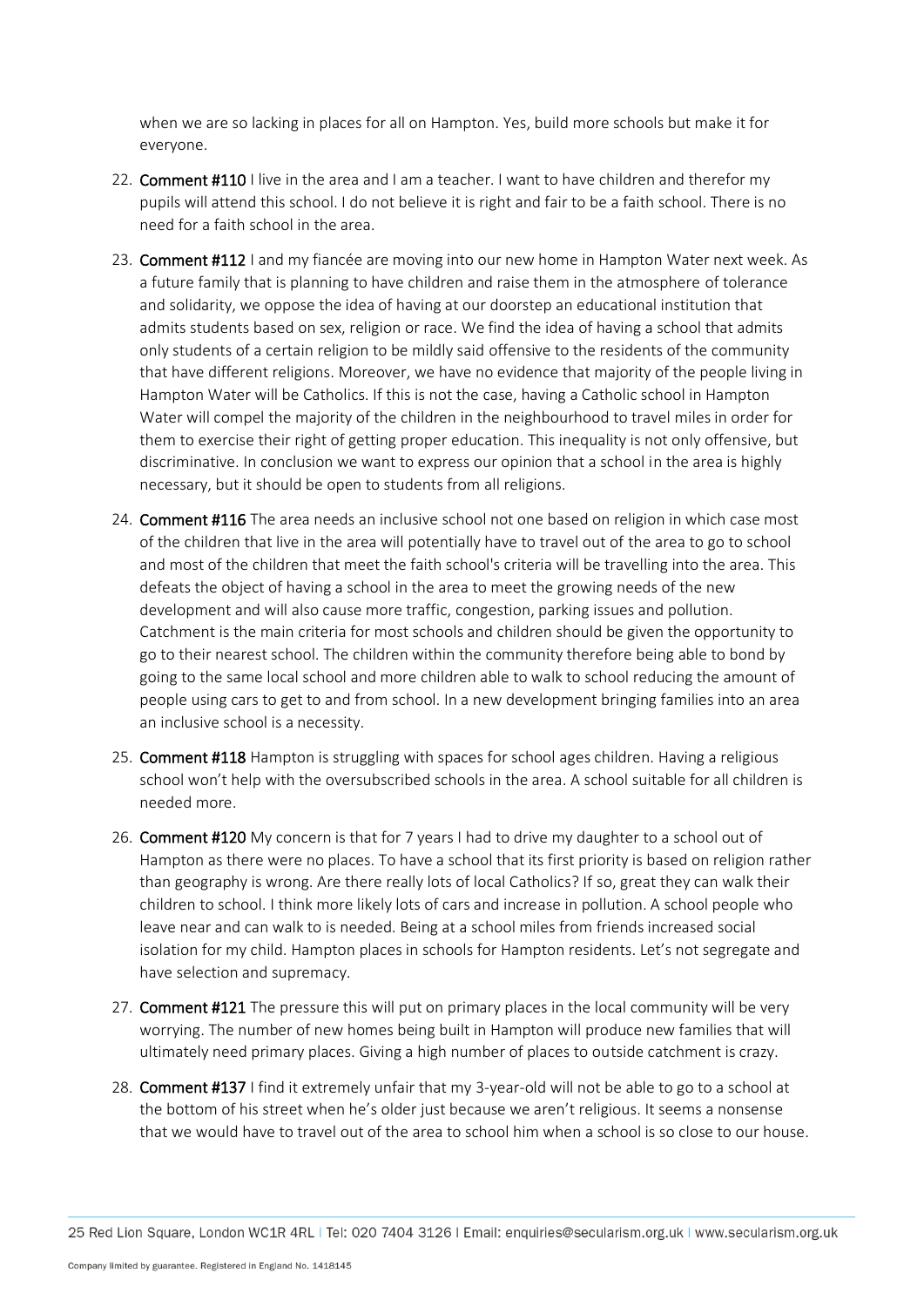- 29. Comment #140 I am completely against a single faith school, we are a growing community with families of all or no faiths and therefore this school should not be for one faith only. I have seen the criteria to gain a place within the school with favours only Roman Catholic, other Catholic then Christian before any other faith and then no faith at all. During the previous meeting we were told by the Roman Catholic Diocese that children who live in Grantham who are of faith will be given a place over a resident of Hampton Water of a different or no faith. This will increase traffic on the estate as parents from outside our community will be driving their children to this school and local residents will then have to drive their children to schools outside of the area as they do not fit into the entrance criteria of the school on their doorstep. Schools are in such high demand that it seems ridiculous to make this a faith school and exclude hundreds of local children that need access to a local school. We have 3 or 4 schools in the Hampton Area which are not faith specific and all are over-subscribed, therefore we require more non-faith specific schools to keep up with the growing demand of the local area. We were advised at the previous meeting held by the Roman Catholic Diocese that Hampton Water residents can walk to the Hampton Lakes school, this is at least a 30 minute walk and for young children this is not an easy walk and therefore will require parents to drive their cars to take their children to school. What benefit does a faith school have for the community? None. If a family wishes to be heavily involved with a particular faith, then they can do this in their own time. Every faith needs to be considered in this situation and I am sure there are more other faiths and no faith families in Hampton combined than there are Roman Catholic and therefore we should be listening to the demands of the many, not the few. I am not sure if this can count or not, but I am strongly against a faith school.
- 30. Comment #141 I was raised in this area. Schools should be there to support the widest group of local residents, not to prop up the church attendance problems of religious denominations in an increasingly secular and religiously diverse society. Children from Catholic families face no discrimination in a secular school - but there's pressure in any Catholic school for those taught there to adopt those mores, whether they believe in them or not. Where local parents support the idea, a secular school should always be preferable.
- 31. Comment #159 It [New VA school] would be harmful and damaging to the community in Hampton Waters and in Peterborough as a whole. The Diocese has dismissed claims that the school's admission policy would be discriminatory, even if the admissions to the school weren't discriminatory, its teaching and values would definitely be discriminatory to those that are not Catholic.
- 32. Comment #170 The Faith Schools selection process discriminates against those of other faiths or humanists/atheists. In an area such as Hampton where there is an urgent need for a school for all children this proposal is disgraceful. We live in an increasing divisive society. Schools with students of all faiths/beliefs will help children understand others culture, build friendships and aid social cohesion. I love it when my daughter comes home from school to tell me about her Muslim and Sikh friends and the special celebrations, they have had that weekend. As a humanist I am not looking to insulate my child by putting her into a humanist only school. Faith schools only encourage a 'them and us' attitude. Creationism should not be taught in science as fact. Faith teaching in school should be kept to RE lessons and should cover all major faiths or beliefs equally. Sex education in religious schools can be outdated, homophobic, and be gender discriminatory. This is a state funded school if parents want their child to have a religiously biased education, they should practice this outside of school time, with their own money.
- 33. Comment #188 We here in Hampton Waters are blessed with a strong and diverse community. A new faith school would bring about the destruction of this.

25 Red Lion Square, London WC1R 4RL | Tel: 020 7404 3126 | Email: enquiries@secularism.org.uk | www.secularism.org.uk